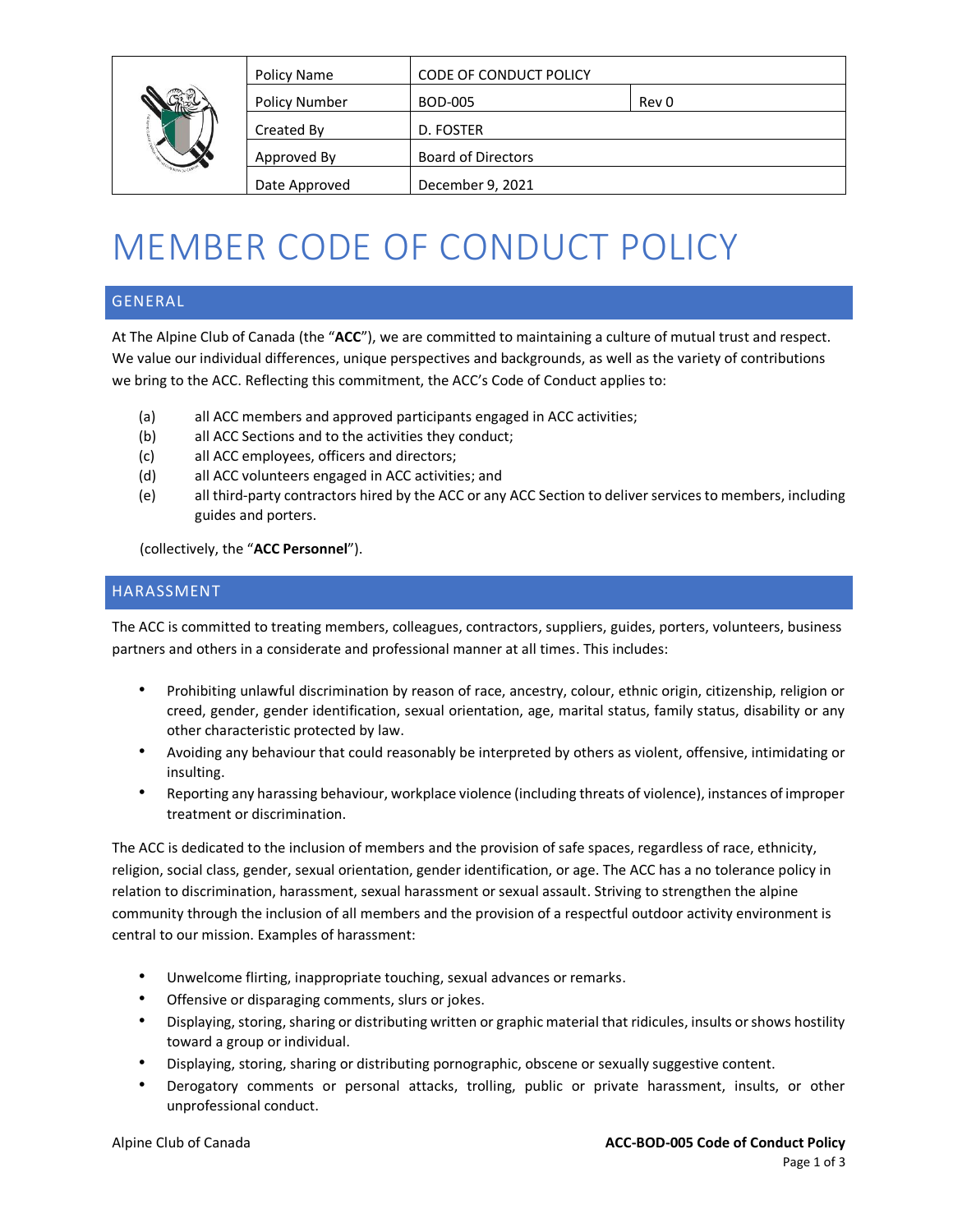| Policy Name          | <b>CODE OF CONDUCT POLICY</b> |       |
|----------------------|-------------------------------|-------|
| <b>Policy Number</b> | BOD-005                       | Rev 0 |
| Created By           | D. FOSTER                     |       |
| Approved By          | <b>Board of Directors</b>     |       |
| Date Approved        | December 9, 2021              |       |

#### ALCOHOL AND DRUGS

The ACC is committed to providing all ACC Personnel with a safe and productive environment. The ACC recognizes that the use of drugs, alcohol, cannabis and medications can seriously impact a person's health, job performance and productivity, trip activities, and can jeopardize the safety of those around us as well as ACC's reputation with the general public.

ACC Personnel must not be inhibited in their ability to perform any ACC related task safely and productively. During any ACC Trip, ACC Personnel, while engaging in any Wilderness Activities, as described in the Release of Liability, Waiver of Claims, Assumption of Risks and Indemnity Agreement:

- (a) must not be under the influence of any substance, including but not limited to alcohol, cannabis, and illicit drugs, which has the potential to change or adversely affect an individual's ability to perform any ACC required task;
- (b) must not be adversely affected by any prescribed or over-the-counter medications, including but not limited to medically prescribed cannabis; and (c) must not be impaired by alcohol.

Any ACC Personnel that do not meet these standards must immediately notify the ACC that they are not available for ACC activities and remove themselves from ACC premises or any ACC trip. If any ACC Personnel are deemed to be impaired by their supervisor or trip leader, manager, or co-worker, acting reasonably, they shall be removed from ACC premises or any ACC trip until they meet the standards.

### PERSONAL INFORMATION/PRIVACY

Personal information refers to any information about an identifiable individual, including but not restricted to:

- (a) race, national or ethnic origin, colour, religion, age or marital status;
- (b) medical, educational, financial, employment information and criminal history;
- (c) address, fingerprints and identifying numbers assigned to the individual (ex: social insurance number, employee number);

The ACC intends to protect the privacy of individuals concerning personal information it collects by adhering to the following guidelines:

- The ACC will manage personal information in a responsible and business-like manner.
- The ACC will see that the personal information it collects is to the extent possible accurate, kept up to date and protected from unauthorized use and disclosure.
- The ACC shall only collect personal information that relates to ACC programs, activities, products or employment related matters.
- Wherever possible, personal information to be used in decision making shall be collected directly from the individual to whom the information relates, and such individuals shall be informed of the purpose of collection.